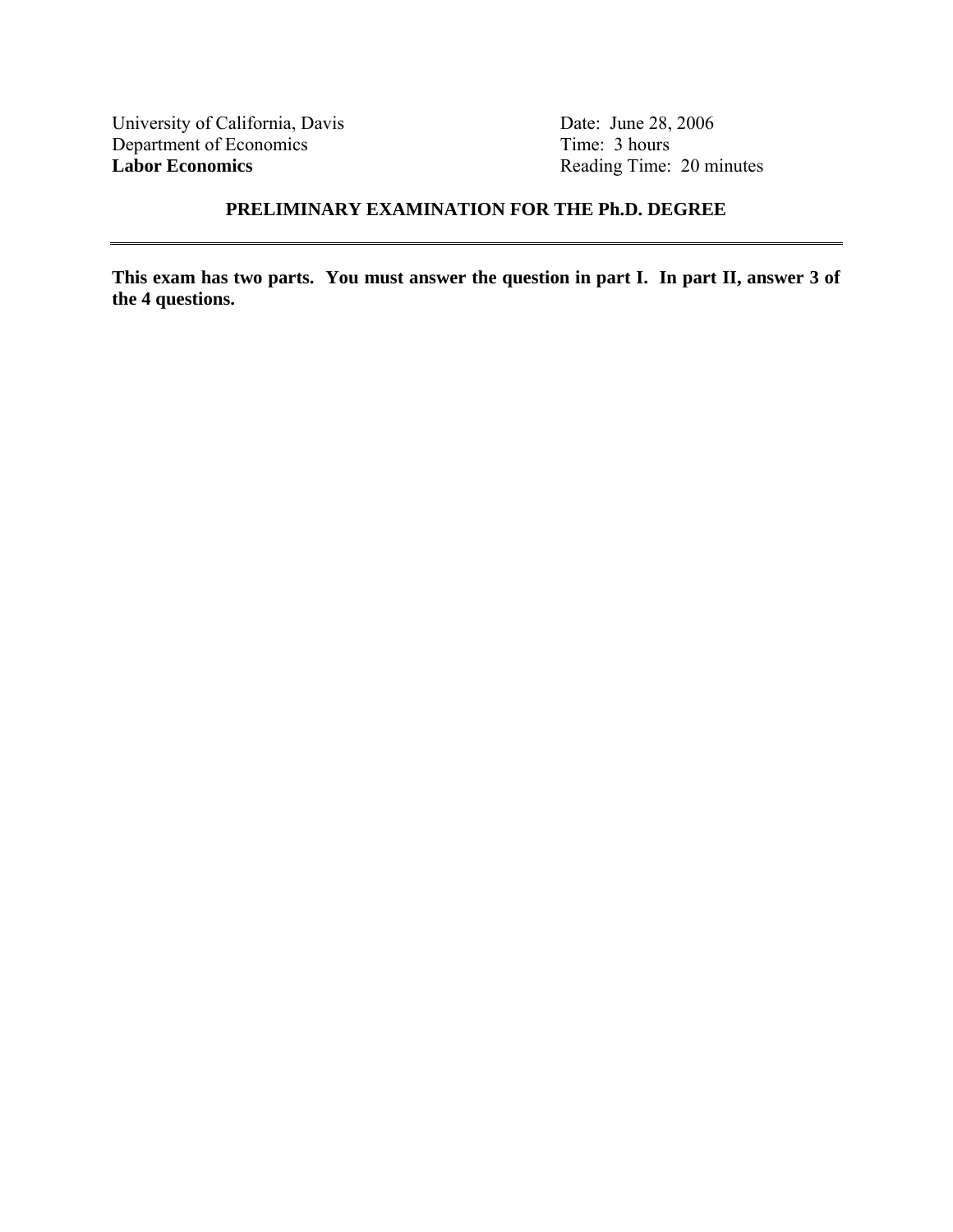University of California, Davis **Date:** University of California, Davis Department of Economics Time: 3 hours **Labor Economics** Reading Time: 20 minutes

## **Part I. You must answer this question.**

The "value of a statistical life" (VSL) is defined as the amount by which the average person would have to be compensated to accept an increase in the risk of death. Ashenfelter and Greenstone (2004) use a unique quasi-experiment to estimate the VSL: In 1987, the federal government permitted states to raise the speed limit on rural interstate highways from 55 to 65 miles per hour (mph). States that adopted the higher speed limit saw fewer hours of total travel (*hours*) but more fatalities (*fatalities*) on rural interstates, holding constant vehicle miles traveled (*vmt*). Using the wage rate to place a monetary value on the time savings associated with the increased mortality risk, they are able to arrive at an estimate of the VSL.

The simplest version of their model is given by:

 $\ln(hours)_{st} = \theta \ln(fataities)_{st} + \beta \ln(vmt)_{st} + \alpha_s + \eta_t + \varepsilon_{st}$  $\ln (fatalities)_{st} = \pi_F \left[ 65 \text{ mph in effect} \right]_{st} + \lambda_F \ln (vmt)_{st} + \alpha'_s + \eta'_t + v_{st}$ 

where ln denotes the natural log, *s* denotes state and *t* denotes year. The terms  $\alpha_s$ ,  $\eta_t$ ,  $\alpha'_s$ , and  $\eta'$  are fixed effects, and the variable 1<sup>[65</sup> *mph in effect*]<sub>*st*</sub> is an indicator variable equal to 1 if the 65 mph speed limit is in effect in state *s* in year *t*, 0 otherwise. The error terms  $\varepsilon$ <sub>*st*</sub> and  $v_{st}$  are potentially serially correlated; they are also potentially correlated with each other at a given point in time.

- a. Under what formal conditions would the least squares estimate of  $\theta$  be biased by selection on observables? By selection on unobservables?
- b. As suggested by the graph below, states which adopted the 65 mph speed limit had unexpectedly low highway fatality rates in 1986.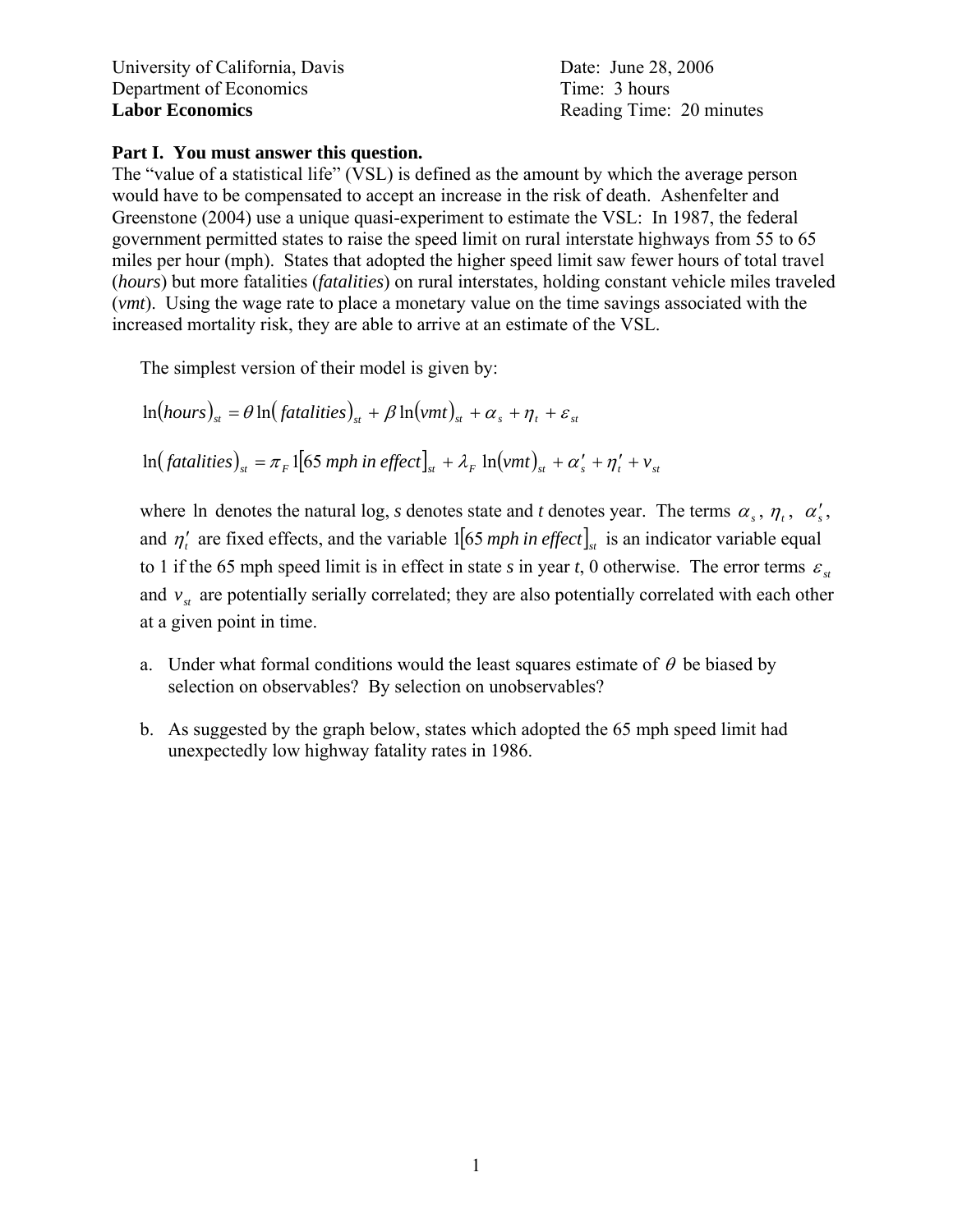



Would this tend to bias least squares estimates of  $\pi_F$ ? If so, explain why and discuss ways in which this bias can be minimized.

- c. Does  $\pi_F$  need to be identified to obtain a consistent two-stage least squares (TSLS) estimate of  $\theta$ ? Formally justify your answer.
- d. An alternative way to implement this quasi-experiment is to use a "triple-difference" first stage model, where other "unaffected" road types (i.e., rural arterials, urban interstates) are used as an additional comparison group. Name at least one potential benefit and one potential drawback of this alternative model.
- e. Below is a table showing first stage and reduced form coefficients on  $1 \left[ 65 \text{ mph in effect} \right]_{st}$ for alternative models. Based on the information in the table, would you say that TSLS estimates of  $\theta$  are likely to be subject to a high degree of finite sample bias? Inconsistency? Justify your answer.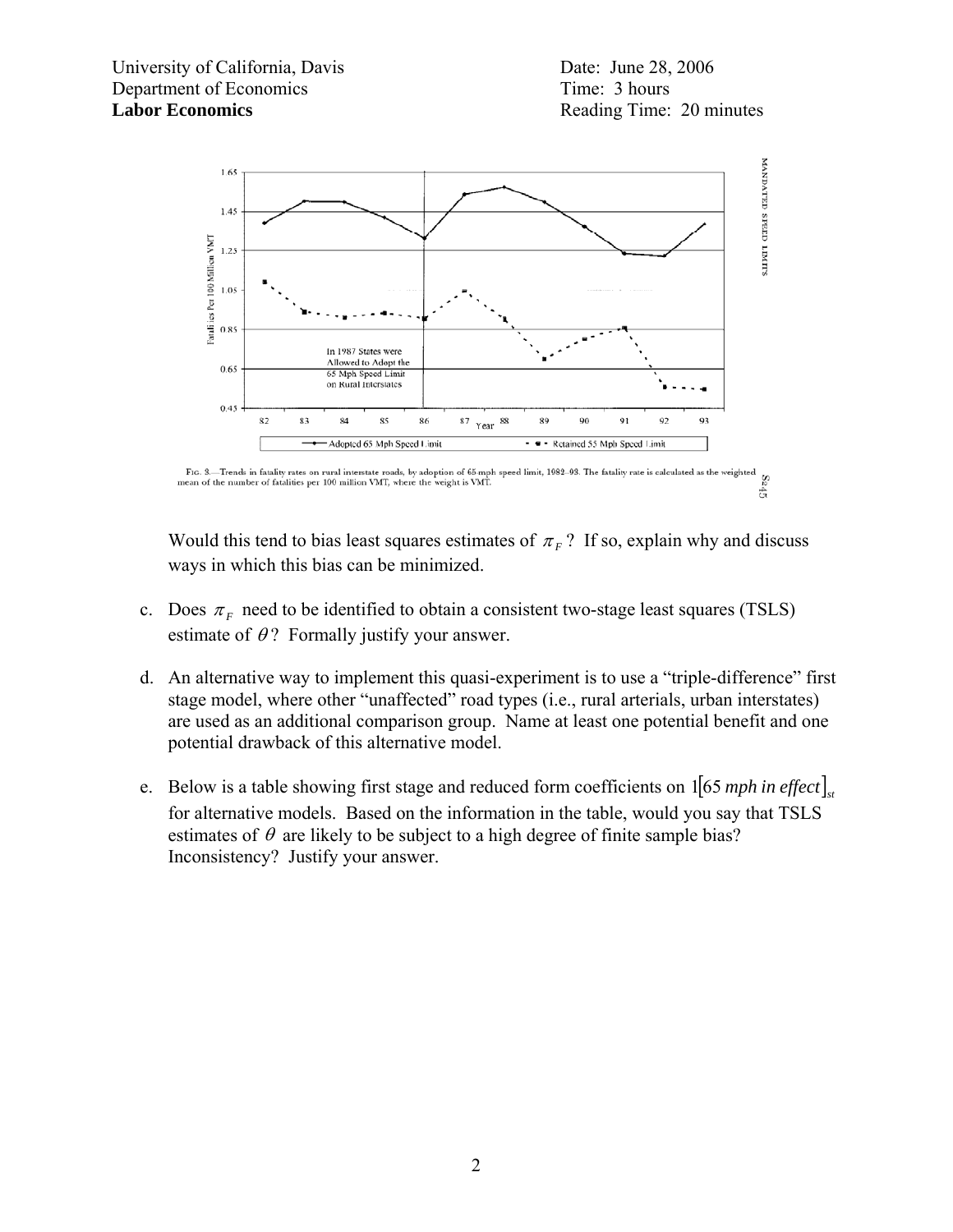### MANDATED SPEED LIMITS

S<sub>255</sub>

TABLE 5 TESTING THE ROBUSTNESS OF THE EFFECT OF THE 65-MPH SPEED LIMIT ON FATALITIES AND TRAVEL TIMES

| Sample                      | (1)                                         | (2)                                    | (3)          |  |
|-----------------------------|---------------------------------------------|----------------------------------------|--------------|--|
|                             |                                             | A. Dependent Variable: Ln (Fatalities) |              |  |
| Rural interstates only      | $\cdots$                                    | $.360**$                               |              |  |
|                             |                                             | (.091)                                 |              |  |
| Rural interstates and urban | $.312**$                                    | $.417**$                               | $.414**$     |  |
| interstates                 | (.097)                                      | (.117)                                 | (.130)       |  |
| Rural interstates and rural | $.244**$                                    | $.278**$                               | $.269**$     |  |
| arterials                   | (.070)                                      | (.099)                                 | (.098)       |  |
| All three road types        | $.280**$                                    | $.349**$                               | .337**       |  |
|                             | (.073)                                      | (.101)                                 | (.096)       |  |
|                             | B. Dependent Variable: Ln (Hours of Travel) |                                        |              |  |
| Rural interstates only      | $\cdots$                                    | $-.041**$                              | $\cdots$     |  |
|                             |                                             | (.007)                                 |              |  |
| Rural interstates and urban | $-.030**$                                   | $-.032**$                              | $-.031**$    |  |
| interstates                 | (.007)                                      | (.010)                                 | (.007)       |  |
| Rural interstates and rural | $-.041**$                                   | $-.040**$                              | $-.033**$    |  |
| arterials                   | (.006)                                      | (.010)                                 | (.008)       |  |
| All three road types        | $-.036**$                                   | $-.036**$                              | $-.033**$    |  |
|                             | (.006)                                      | (.009)                                 | (.006)       |  |
| $ln(VMT) \times road$ type  | yes                                         | yes                                    | yes          |  |
| State-road type indicators  | yes                                         | yes                                    | yes          |  |
| Year indicators             | yes                                         | no                                     | $\mathbf{n}$ |  |
| Year–road type indicators   | no                                          | yes                                    | yes          |  |
| State-year indicators       | no                                          | no                                     | yes          |  |

Nore.—The two panels present results from regressions in which the dependent variables are the ln of fatalities and<br>In of hours driving, respectively. The entries are the estimated regression coefficients (heteroskedasticis in force. Road types are pooled for the analysis in different ways, as shown by the row labels. The bottom of the table<br>lists the controls in each of the specifications. Number of observations is 326 for the rural inter for the rural interstates and urban interstates sample, 650 for the rural interstates and rural arterials sample, and 977 for the all-three sample.<br>
\* Significant at the 5 percent level.<br>
\* Significant at the 1 percent level.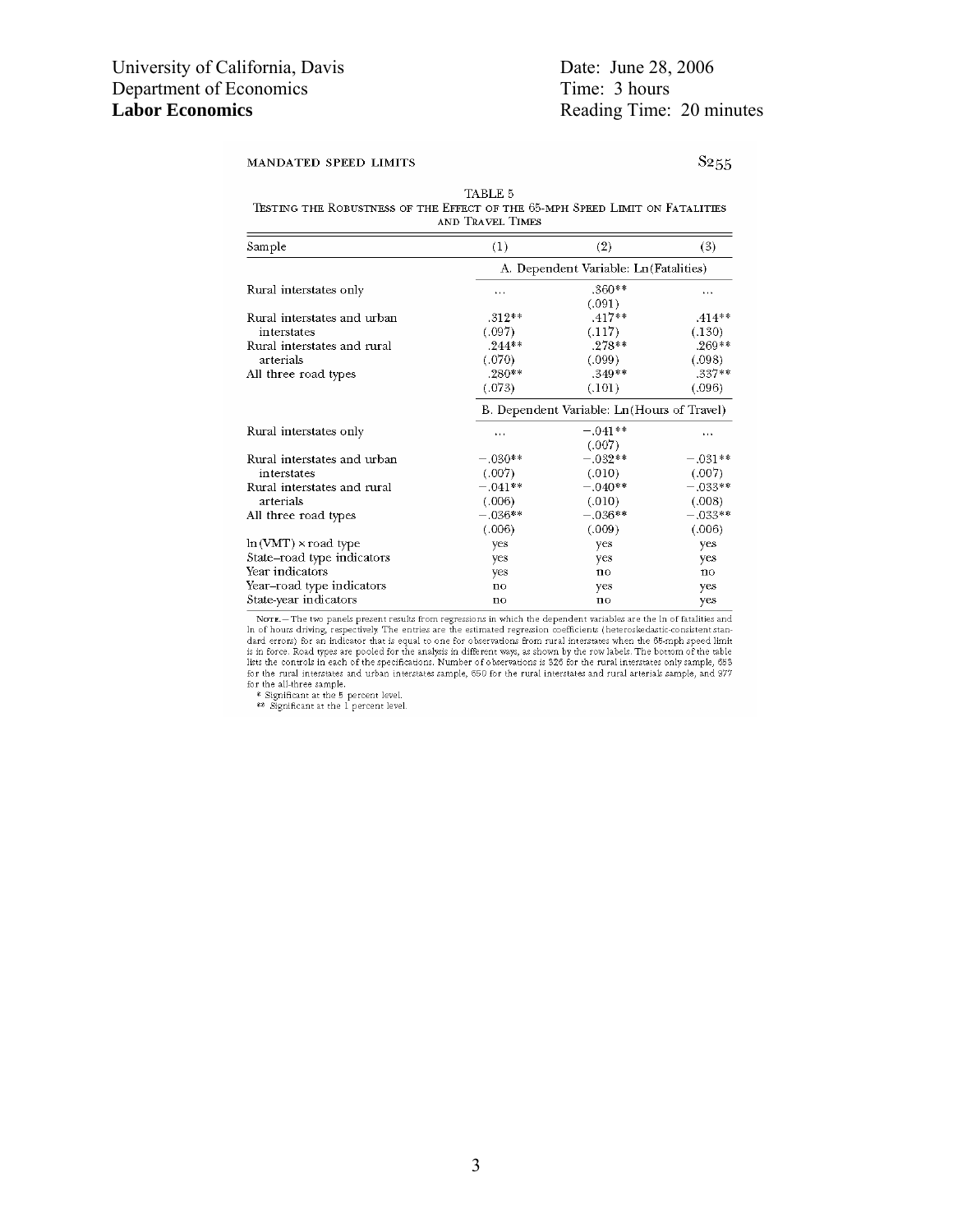## **Part II. (Answer 3 of the following 4 questions.)**

**Q1.** It is usually assumed that greater school inputs (such as higher paid teachers) lead to better schooling outcomes for children. However, empirical studies often do not find such a relationship. The starting point for the empirical literature on the effect of teacher wages is the following regression

$$
Y_{is} = \alpha + \beta_1 TeacherWage_{is} + \beta_2 SchoolX_{is} + \beta_3 StudentX_{is} + \varepsilon_{is}
$$

Where  $Y_{i}$  is an outcome for student *i* in school *s*, *SchoolX* is a vector of school characteristics and *StudentX* is a vector of student characteristics. The presumption is that  $\beta_1$  is positive (i.e. children who go to higher quality schools will have better outcomes) but the empirical literature rarely finds that  $\beta_1$  is positive and statistically significant. Most estimates, however, are based on cross-sectional data.

- a. The justification for the positive relationship between teacher wages and student outcomes is based on a simple supply and demand graph, where the wage is the "teacher wage" and the quantity is "teacher quality." Draw this graph, and use it to explain why there should be a positive relationship between the teacher wage and student outcomes.
- b. The most commonly acknowledged problem with estimating the above equation is that parents choose the schools that their children attend. Why would this affect the estimation of  $\beta_1$ ? Would this problem likely lead to estimates that are too high, or too low? Explain your answer.
- c. How might empirical researchers overcome this problem?
- d. Another problem with estimating the above equation is that it makes no allowances for teachers' outside opportunities. What does the diagram below suggest about modeling the relationship between teacher wage levels and the supply of teachers? Could it be that failing to control for outside opportunities might help explain the frequent failure to find that  $\beta_1$  is positive and statistically significant? Why?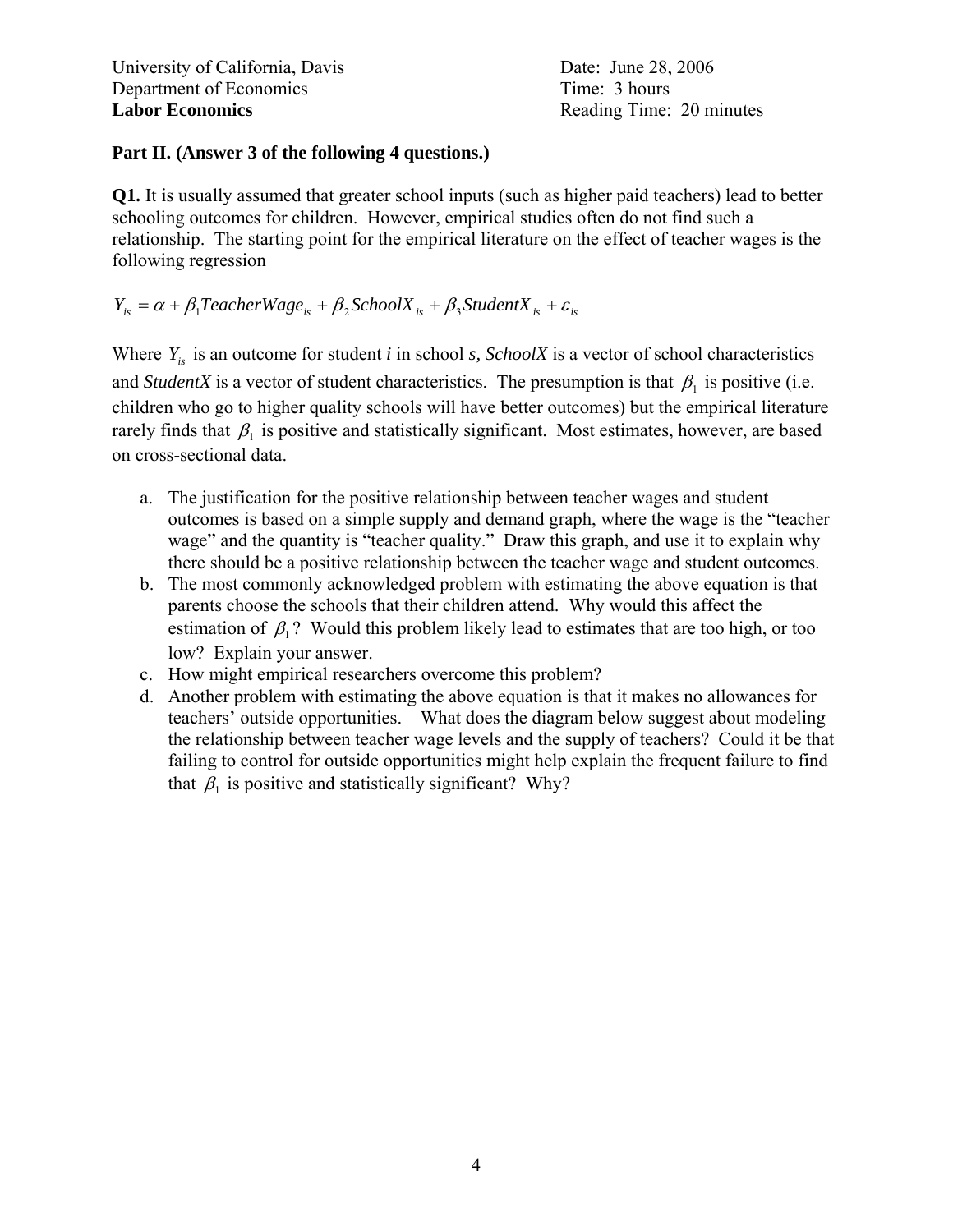

**Figure 2a**

e. Another problem with estimating the equation is that there could be a compensating wage differential in the teacher labor market. In other words, some school districts might pay teachers higher wages in order to compensate them for other non-pecuniary conditions that make teaching in their school district less desirable than teaching in other school districts. How would this problem affect the estimates of  $\beta$ <sup>1</sup>

**Q2.** In their 2004 study, "Are Emily and Brendon More Employable than Lakisha and Jamal? A Field Experiment on Labor Market Discrimination," Bertrand and Mullainathan conducted an audit study to see whether employers discriminate against black job seekers. They selected 1,300 help-wanted ads from newspapers in Boston and Chicago and submitted multiple resumes from "phantom" job seekers. The researchers randomly assigned very "white" sounding names to half of the resumes and very African-American sounding names to the other half. Their main findings are reported in the two tables below.

- a. What are their findings?
- b. Do the results support the hypothesis that employers discriminate against black applicants, or does an alternative explanation better fit the results?
- c. Given the evidence below, do the results support the idea of taste-based discrimination or statistical discrimination, or are they not distinguishable? Explain your answer and make sure that you describe the differences between these types of discrimination.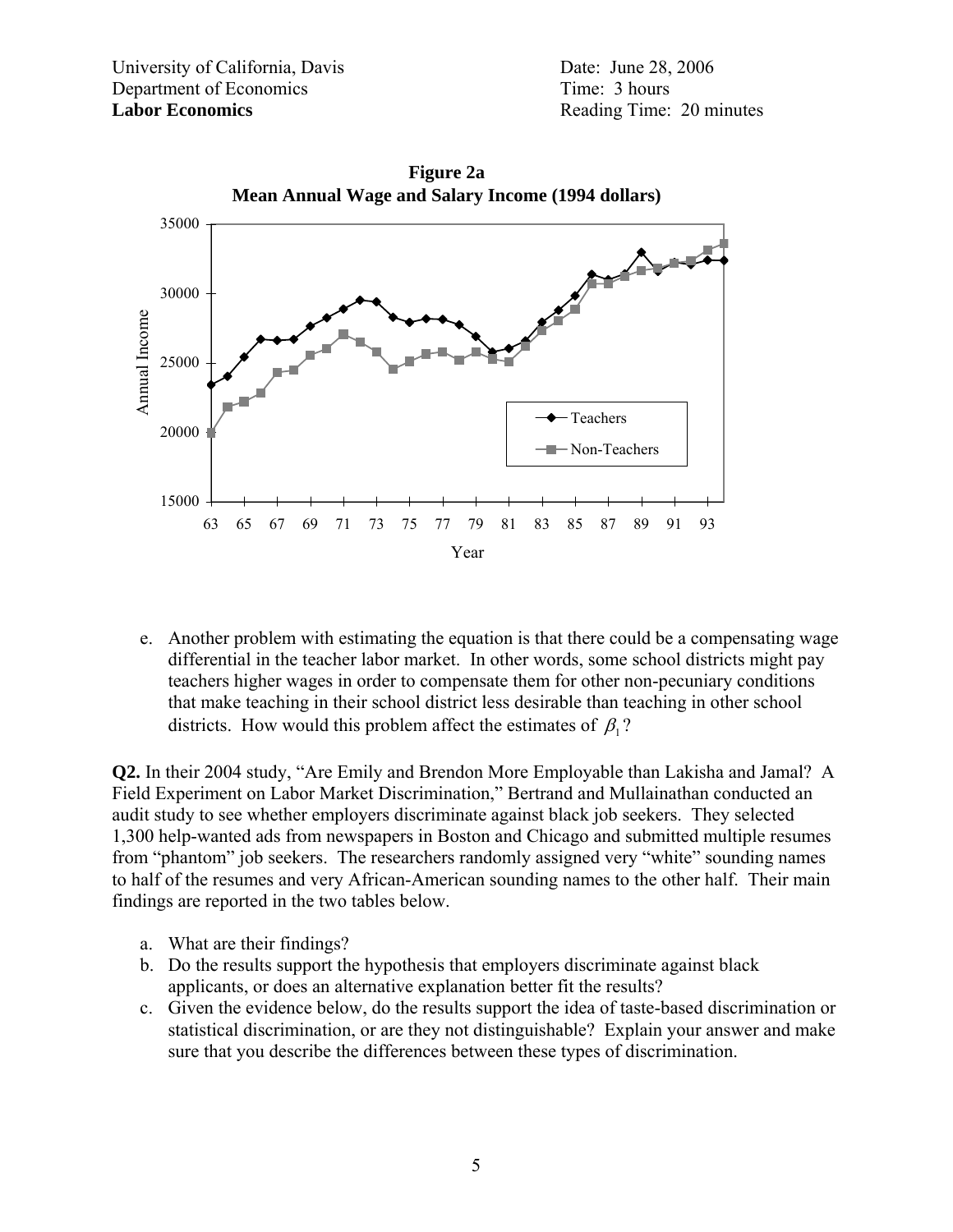|                                | Percent callback<br>for White names | Percent callback for<br>African-American names | Ratio | Percent difference<br>(p-value) |
|--------------------------------|-------------------------------------|------------------------------------------------|-------|---------------------------------|
| Sample:                        |                                     |                                                |       |                                 |
| All sent resumes               | 9.65<br>[2,435]                     | 6.45<br>[2,435]                                | 1.50  | 3.20<br>(0.0000)                |
| Chicago                        | 8.06<br>[1,352]                     | 5.40<br>[1, 352]                               | 1.49  | 2.66<br>(0.0057)                |
| Boston                         | 11.63<br>[1,083]                    | 7.76<br>[1,083]                                | 1.50  | 4.05<br>(0.0023)                |
| Females                        | 9.89<br>[1,860]                     | 6.63<br>[1,886]                                | 1.49  | 3.26<br>(0.0003)                |
| Females in administrative jobs | 10.46<br>[1, 358]                   | 6.55<br>[1, 359]                               | 1.60  | 3.91<br>(0.0003)                |
| Females in sales jobs          | 8.37<br>$[502]$                     | 6.83<br>[527]                                  | 1.22  | 1.54<br>(0.3523)                |
| Males                          | 8.87<br>[575]                       | 5.83<br>[549]                                  | 1.52  | 3.04<br>(0.0513)                |

#### TABLE 1-MEAN CALLBACK RATES BY RACIAL SOUNDINGNESS OF NAMES

Notes: The table reports, for the entire sample and different subsamples of sent resumes, the callback rates for applicants with a White-sounding name (column 1) an an African-American-sounding name (column 2), as well as the ratio (column 3) and difference (column 4) of these callback rates. In brackets in each cell is the number of resumes sent in that cell. Column 4 also reports the p-value for a test of proportion testing the null hypothesis that the callback rates are equal across racial groups.

| Panel A: Subjective Measure of Quality<br>(Percent Callback) |                          |
|--------------------------------------------------------------|--------------------------|
| Ratio                                                        | Difference $(p$ -value)  |
| 1.27                                                         | 2.29                     |
|                                                              | (0.0557)                 |
| 1.08                                                         | 0.51                     |
|                                                              | (0.6084)                 |
| Panel B: Predicted Measure of Quality                        |                          |
| (Percent Callback)                                           |                          |
| Ratio                                                        | Difference $(p$ - value) |
| 1.89                                                         | 6.42                     |
|                                                              | (0.0000)                 |
| 1.60                                                         | 3.23                     |
|                                                              | (0.0104)                 |
|                                                              |                          |

TABLE 4-AVERAGE CALLBACK RATES BY RACIAL SOUNDINGNESS OF NAMES AND RESUME QUALITY

Notes: Panel A reports the mean callback percents for applicant with a White name (row 1) and African-American name (row 2) depending on whether the resume was subjectively qualified as a lower quality or higher quality. In brackets is the number of resumes sent for each race/quality group. The last column reports the p-value of a test of proportion testing the null hypothesis that the callback rates are equal across quality groups within each racial group. For Panel B, we use a third of the sample to estimate a probit regression of the callback dummy on the set of resume characteristics as displayed in Table 3. We further control for a sex dunmy, a city dunmy, six occupation dummies, and a vector of dummy variables for job requirements as listed in the employment ad (see Section III, subsection D, for details). We then use the estimated coefficients on the set of resume characteristics to estimate a predicted callback for the remaining resumes (two-thirds of the sample). We call "high-quality" resumes the resumes that rank above the median predicted callback and "low-quality" resumes the resumes that rank below the median predicted callback. In brackets is the number of resumes sent for each race/quality group. The last column reports the p-value of a test of proportion testing the null hypothesis that the callback percents are equal across quality groups within each racial group.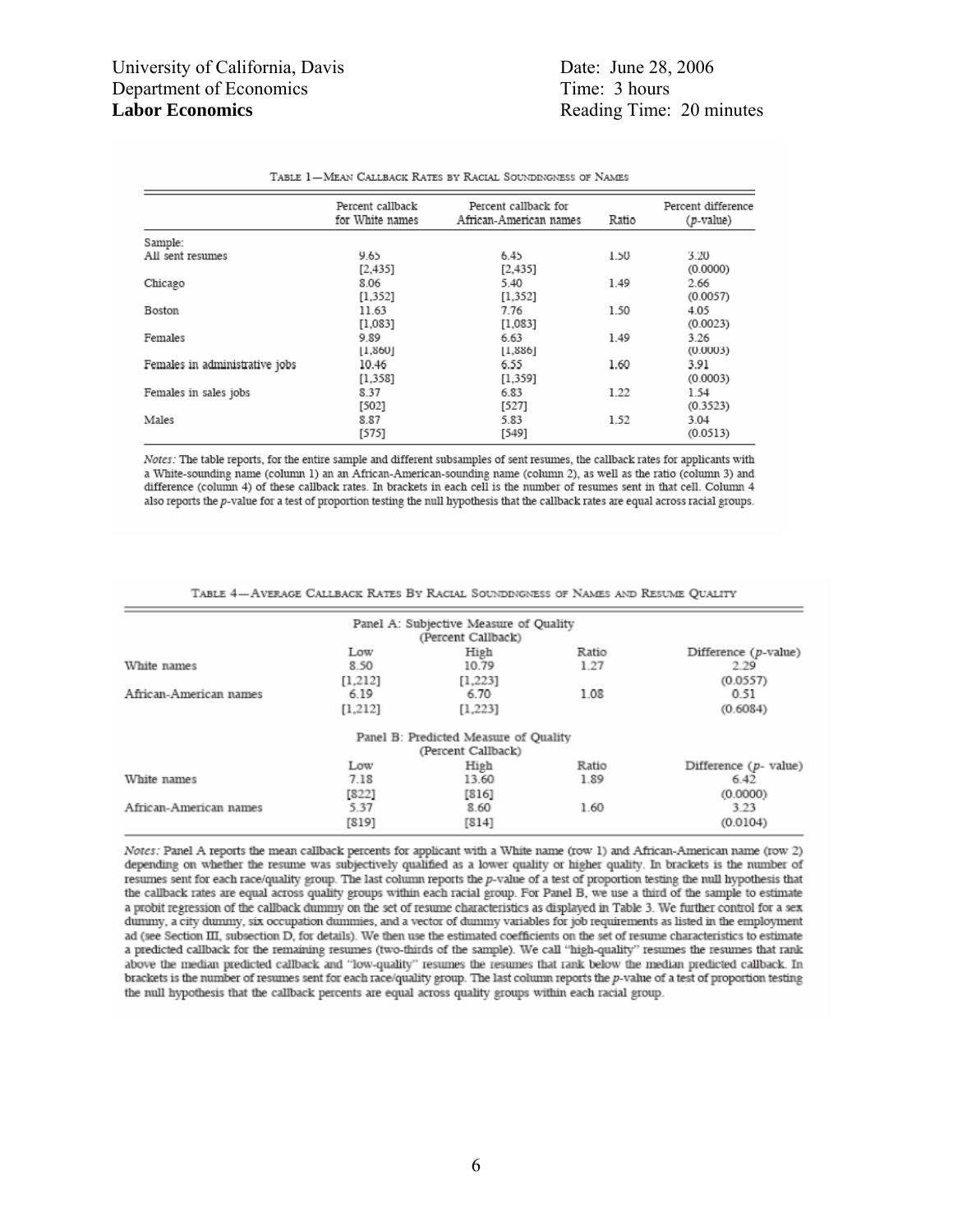**Q3.** 1. In 1962, following Algeria's independence from France, 900,000 individuals of European origin returned to France from Algeria. Hunt (1992) examines the effects of this influx of repatriates from Algeria into France on unemployment and wages in France. Hunt relies on variation in the location of these repatriates across 90 departments (geographic areas, similar to provinces) throughout France for her empirical analysis. Results on the effects of the repatriates on unemployment of French non-repatriates (natives) are summarized in Table 3 (see next page)

a. In column 1 of Table 3, Hunt summarizes regressions of 1968 department level unemployment measures on the 1968 repatriates as a fraction of department labor force. Specifically, she estimates:

(*nonrepatriate unemployed/nonrepatriate labor force*)1968, i  $\alpha_0 + \alpha_1$  (repatriates *laborforce*)<sub>1968,*i*</sub> +  $X$ <sub>1968,*i*</sub>  $\beta$  +  $\varepsilon$ <sub>1968,*i*</sub>

 (where i indexes the departments) X includes controls for the age structure, education levels, and industry structure of the department. What are the likely sources of bias (and their direction) on this OLS estimate? (View this regression as an attempt to estimate the impact of an exogenous influx of immigrants on the unemployment rate of natives.)

- b. In column 2, Hunt uses the *1962* department level unemployment (measured just prior to the influx of repatriates) as the dependent variable, but the 1968 repatriates as the key independent variable. What does the coefficient on the 1968 repatriate variable suggest about the results in column 1 of this table? Explain.
- c. Table 2 summarizes a regression relating the 1968 locations of the repatriates to a variety of department-level characteristics measured in 1962. Specifically these include the fraction of Algerian repatriates in the department prior to 1962, the average annual department temperature, and department average 1962 unemployment rates and annual salaries. What do these results suggest about the results discussed above? Do they suggest an alternative estimation strategy for identifying the effects of the repatriates on unemployment rates of non-repatriates? Explain such a strategy and discuss the extent to which it should eliminate the sources of bias mentioned in your answer to part a.
- d. The demand for new housing construction increased dramatically from 1962 to 1965 in departments that received large numbers of Algerian repatriates. Use a simple supply and demand for labor graph to explain what this implies about the response to immigration estimated in this study.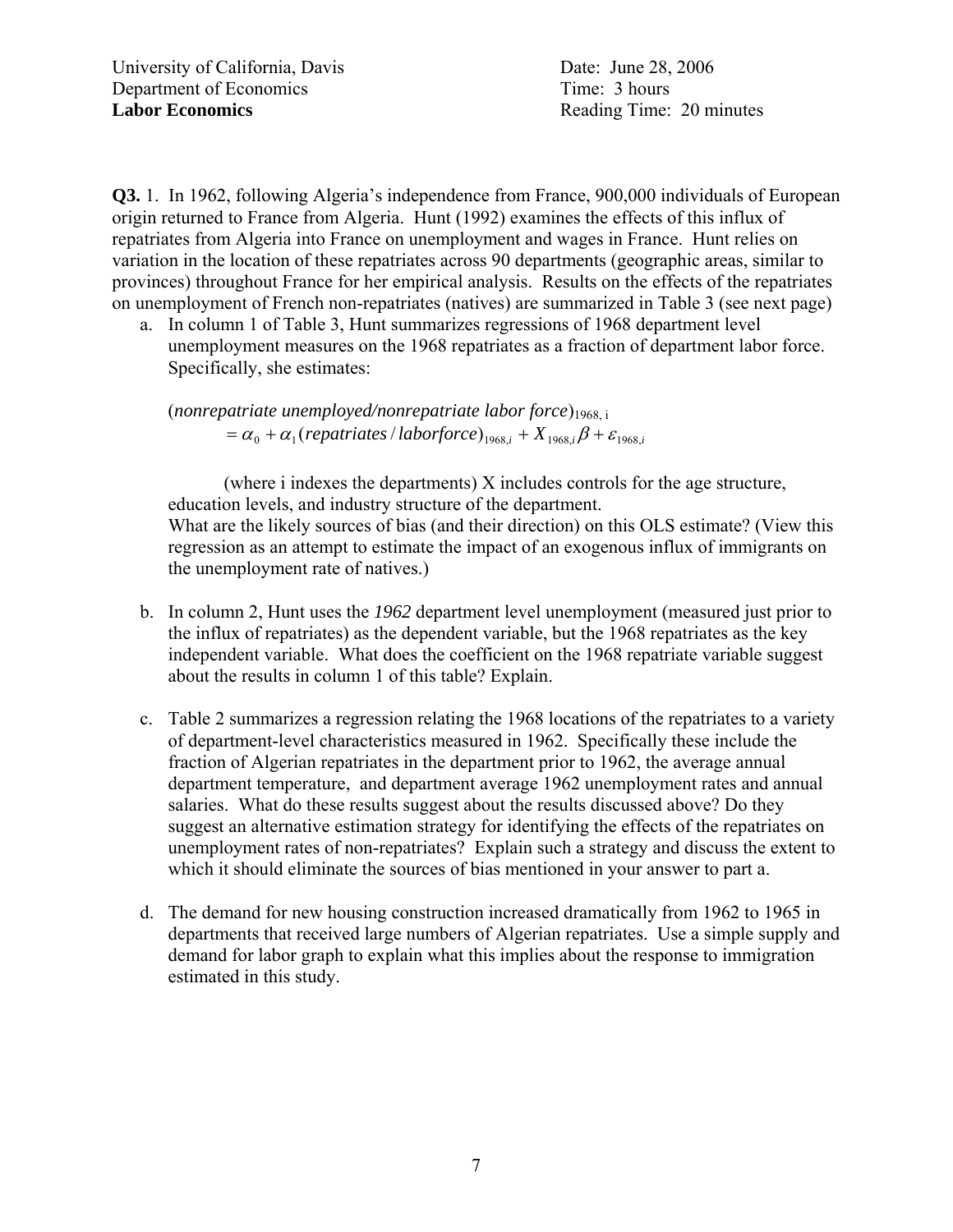(Hunt, 1992)

Table 3: Determinants of Unemployment Rates of Non-Repatriates

|                         | Cross-Sectional Results |                      |  |
|-------------------------|-------------------------|----------------------|--|
|                         | 1968                    | 1962                 |  |
| Independent Variable    | $(l)^{a}$               | $(2)^{\rm b}$        |  |
| Repatriates             | $0.341**$               | $0.188**$            |  |
| (% of 1968 Labor Force) | (0.089)                 | (0.053)              |  |
| Age 15-24               | $-0.081*$               | $-0.030$             |  |
| (% of Labor Force)      | (0.043)                 | (0.028)              |  |
| Education (% with Bac.) | $-0.251**$<br>(0.109)   | $-0.064$<br>(0.073)  |  |
| Services <sup>e</sup>   | $0.255**$<br>(0.066)    | $0.114**$<br>(0.042) |  |
| Commerce and Banking    | $-0.009$<br>(0.046)     | $-0.006$<br>(0.027)  |  |
| Mining                  | $0.061**$<br>(0.028)    | 0.019<br>(0.012)     |  |
| Other Industry          | 0.006<br>(0.011)        | $-0.006$<br>(0.005)  |  |
| Construction            | $-0.072$<br>(0.045)     | $-0.029$<br>(0.025)  |  |
| <b>Public Sector</b>    | 0.055<br>(0.043)        | $-0.006$<br>(0.020)  |  |
| Transport               | $0.126**$<br>(0.040)    | $0.092**$<br>(0.020) |  |
| Seven Regional Dummies  | yes                     | yes                  |  |
| Adjusted $R^2$          | 0.83                    | 0.79                 |  |

### Table 2. Determinants of the Location of Repatriates in the Labor Force, 1968. (Standard Errors in Parentheses)

| Independent Variable                                          | Coefficient<br>and Std. Error |
|---------------------------------------------------------------|-------------------------------|
| Repatriates from Algeria, 1954-62,<br>as % of 1962 Population | $2.44**$<br>(0.18)            |
| Temperature                                                   | $0.253**$<br>(0.048)          |
| Unemployment Rate, 1962                                       | $0.325**$<br>(0.152)          |
| Log Salary, 1962                                              | $-1.16**$<br>(0.54)           |
| ٠                                                             |                               |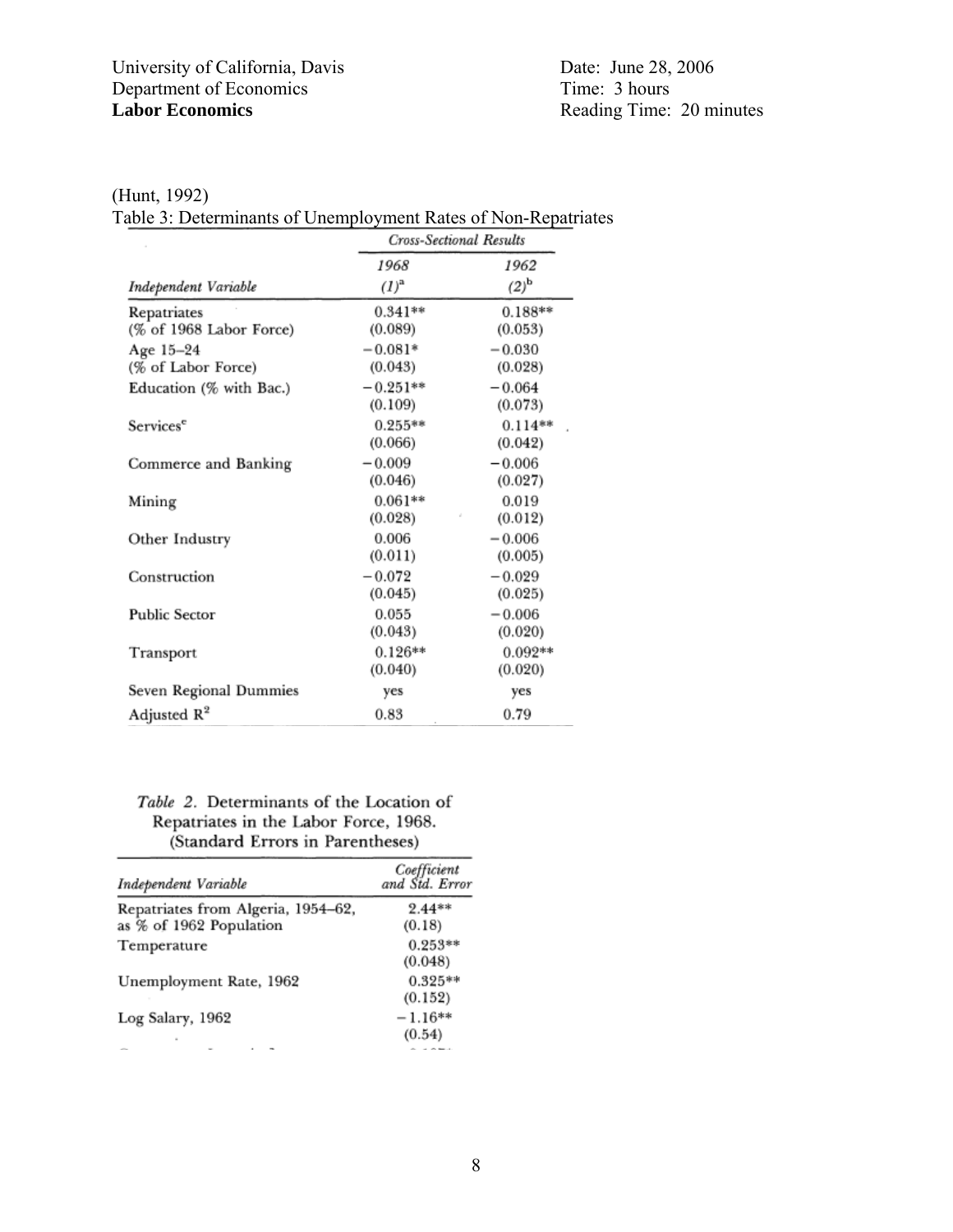**Q4.** Blundell, Duncan and Meghir (1998) (hereafter BDM) use a series of tax reforms in the UK to study labor supply behavior of married women.

a. One possible approach to estimating the labor supply effects of changes in net wages induced by tax reform is to compare changes over time in labor supply of tax-payers relative to non-taxpayers. BDM present such a comparison visually in their Figures 4 and 5, reproduced below. Why do BDM *NOT* rely on such comparisons in their study? What groups of individuals are used by BDM instead of the taxpayer/non-taxpayer grouping?



FIGURE 4.- Differences of female hours of work between taxpayers and non-taxpayers over time.



FIGURE 5.-Differences in female log wages between taxpayers and non-taxpayers over time.